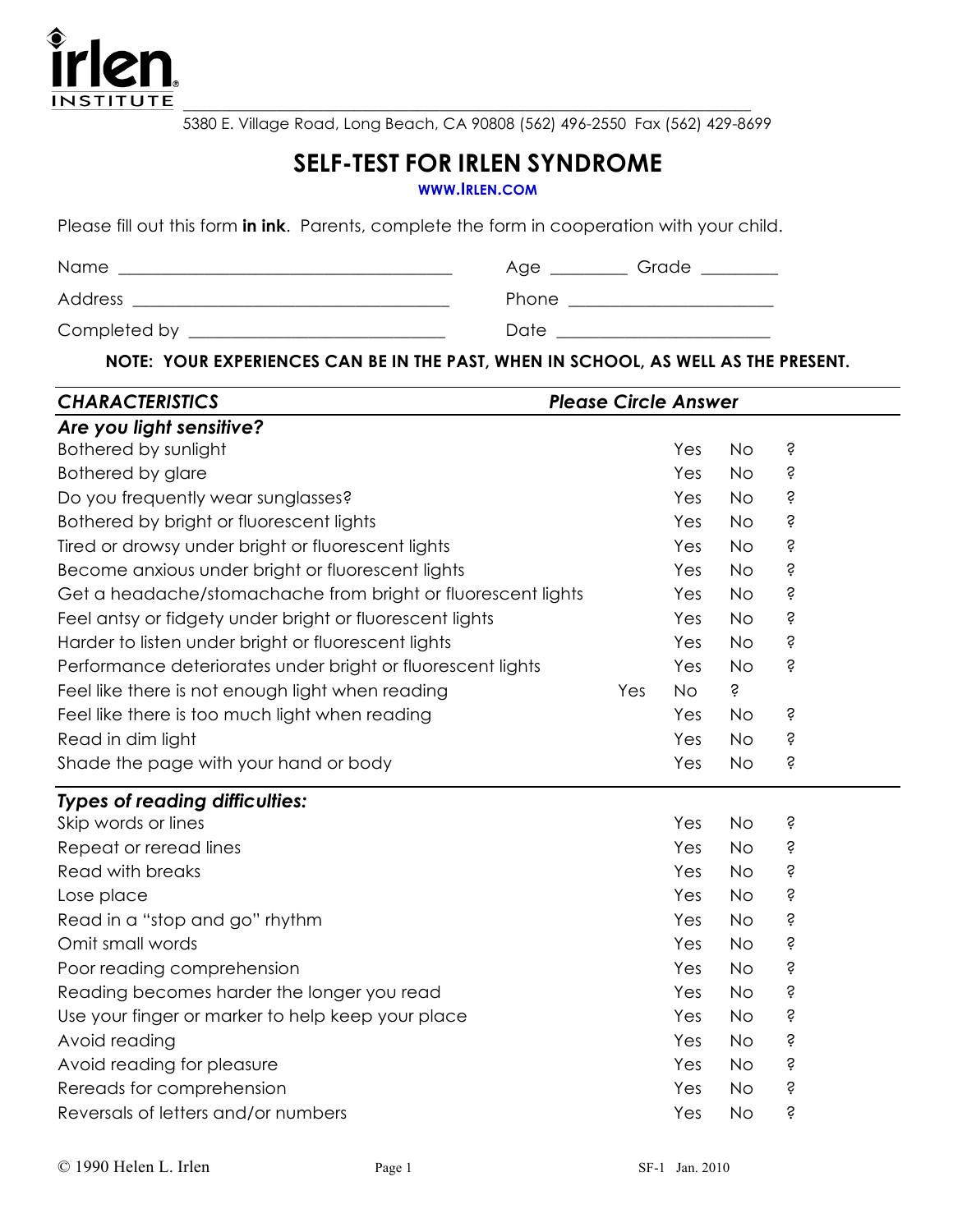| While reading or using a computer, do you:                       |     |           |           |   |  |
|------------------------------------------------------------------|-----|-----------|-----------|---|--|
| Rub eyes                                                         |     | Yes       | <b>No</b> | Ś |  |
| Move closer to or further away                                   |     | Yes       | <b>No</b> | Ś |  |
| Squint                                                           |     | Yes       | <b>No</b> | Ś |  |
| Open eyes wide                                                   |     | Yes       | <b>No</b> | Ś |  |
| Incorporate breaks                                               |     | Yes       | <b>No</b> | Ŝ |  |
| Change position to reduce glare                                  |     | Yes       | <b>No</b> | Ś |  |
| Close or cover one eye                                           |     | Yes       | <b>No</b> | Ś |  |
| Move head                                                        |     | Yes       | <b>No</b> | Ś |  |
| Read word by word                                                |     | Yes       | <b>No</b> | Ś |  |
| Unable to speed read                                             |     | Yes       | <b>No</b> | Ś |  |
| Do you feel strain, fatigue, tired, or have headaches when:      |     |           |           |   |  |
| Reading                                                          |     | Yes       | <b>No</b> | Ś |  |
| Listening                                                        |     | Yes       | <b>No</b> | Ś |  |
| Doing paper and pencil tasks                                     |     | Yes       | <b>No</b> | Ś |  |
| Working on the computer                                          |     | Yes       | <b>No</b> | Ś |  |
| Watching TV, movies, or live stage productions                   |     | Yes       | <b>No</b> | Ś |  |
| Copying material                                                 |     | Yes       | <b>No</b> | Ś |  |
| Doing math assignments                                           |     | Yes       | <b>No</b> | Ś |  |
| Playing video games                                              |     | Yes       | <b>No</b> | Ś |  |
| Writing long assignments                                         |     | Yes       | <b>No</b> | Ś |  |
| Doing visually-intensive activities like needlepoint, sewing,    |     |           |           |   |  |
| cross stitching, crossword puzzles, woodworking, soldering, etc. |     | Yes       | <b>No</b> | Ś |  |
| Working under bright or fluorescent lights                       |     | Yes       | <b>No</b> | Ś |  |
| Looking at stripes, patterns, bright colors, and high contrast   |     | Yes       | <b>No</b> | Ś |  |
| <b>Handwriting:</b>                                              |     |           |           |   |  |
| Write up or down hill                                            | Yes | <b>No</b> | Ś         |   |  |
| Unequal or no spacing between letters or words                   |     | Yes       | No        | Ś |  |
| Unequal letter size                                              |     | Yes       | <b>No</b> | Ś |  |
| Unable to write on the line                                      |     | Yes       | <b>No</b> | Ś |  |
| Leave out words, letters, or punctuation marks                   |     | Yes       | No        | Ś |  |
| <b>Attention/Concentration:</b>                                  |     |           |           |   |  |
| Problems concentrating with reading or writing                   |     | Yes       | No        | Ś |  |
| Easily distracted when reading or writing                        |     | Yes       | <b>No</b> | Ś |  |
| Easily distracted when listening                                 |     | Yes       | No        | Ś |  |
| Easily distracted when taking tests                              |     | Yes       | <b>No</b> | Ś |  |
| Daydreams in class or at lectures                                |     | Yes       | <b>No</b> | Ś |  |
| Problems staying on task                                         |     | Yes       | <b>No</b> | Ś |  |
| Problems starting tasks                                          |     | Yes       | <b>No</b> | Ś |  |
| Difficulty with scantron answer sheets                           |     | Yes       | No.       | Ś |  |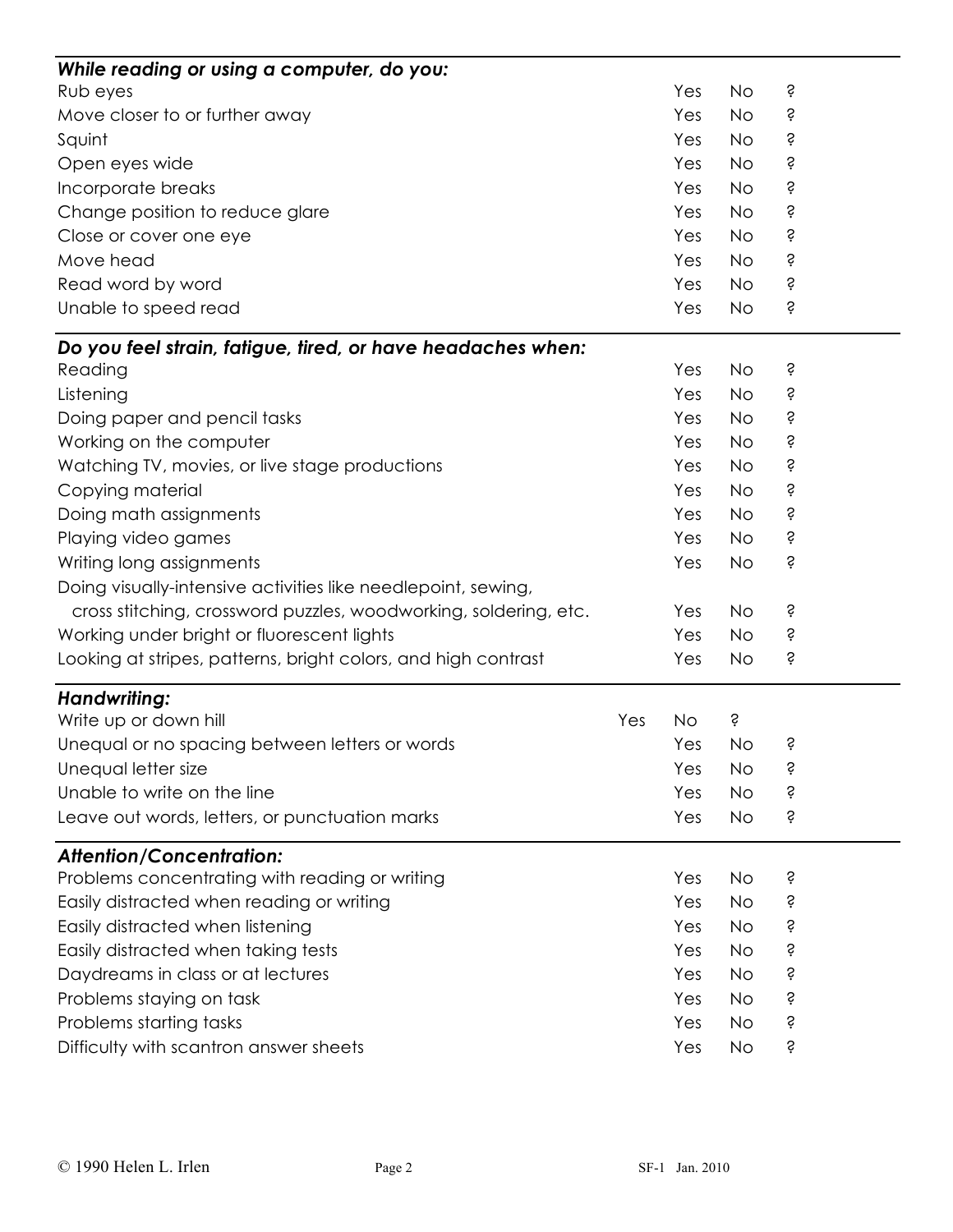| Copying:                                                     |        |  |                |           |   |
|--------------------------------------------------------------|--------|--|----------------|-----------|---|
| Lose place (book, chalkboard, whiteboard, overhead)          |        |  | Yes            | <b>No</b> | Ś |
| Leave out words (book, chalkboard, whiteboard, overhead)     |        |  |                | <b>No</b> | Ś |
| Slow (book, chalkboard, whiteboard, overhead)                |        |  |                | <b>No</b> | Ŝ |
| Incomplete (book, chalkboard, whiteboard, overhead)          |        |  |                | <b>No</b> | Ś |
| Careless errors (book, chalkboard, whiteboard, overhead)     |        |  |                | <b>No</b> | Ŝ |
| Blink or squint (book, chalkboard, whiteboard, overhead?     |        |  | Yes            | <b>No</b> | Ś |
| Difficulty refocusing                                        |        |  | Yes            | <b>No</b> | Ś |
| Difficulty copying things onto or off computer or typewriter |        |  | Yes            | <b>No</b> | Ś |
| <b>Composition/Essay Writing:</b>                            |        |  |                |           |   |
| Disorganized                                                 |        |  | Yes            | <b>No</b> | Ś |
| Problems with punctuation                                    |        |  | Yes            | <b>No</b> | Ś |
| Problems proofreading                                        |        |  | Yes            | <b>No</b> | Ś |
| Leave out letters or words                                   |        |  | Yes            | <b>No</b> | Ś |
| Write without rereading                                      |        |  | Yes            | No        | Ś |
| <b>Mathematics:</b>                                          |        |  |                |           |   |
| Misalign digits in number columns                            |        |  | Yes            | <b>No</b> | Ś |
| Difficulty seeing numbers in the correct column              |        |  | Yes            | <b>No</b> | Ś |
| Sloppy or careless errors                                    |        |  | Yes            | <b>No</b> | Ŝ |
| Use finger, graph paper, or other marker when working        |        |  |                |           |   |
| with columns of numbers                                      |        |  | Yes            | <b>No</b> | Ś |
| Difficulty seeing signs, symbols, numbers, decimal points    |        |  | Yes            | <b>No</b> | Ś |
| Reversals of numbers                                         |        |  | Yes            | <b>No</b> | Ś |
| <b>Music:</b>                                                |        |  |                |           |   |
| Problems sight reading the notes                             |        |  | Yes            | <b>No</b> | Ŝ |
| Prefer to memorize rather than read music                    |        |  | Yes            | <b>No</b> | Ś |
| Prefer to play by ear                                        |        |  | Yes            | <b>No</b> | Ŝ |
| Use finger to track notes                                    |        |  | Yes            | No        | Ś |
| Lose your place                                              |        |  | Yes            | <b>No</b> | Ś |
| Trouble reading the notes or notes and words together        |        |  | Yes            | <b>No</b> | Ś |
| Difficulty interpreting the music notations                  | Yes    |  | <b>No</b>      | Ś         |   |
| Little progress in spite of regular practice                 | Yes    |  | No             | Ś         |   |
| <b>Depth Perception:</b>                                     |        |  |                |           |   |
| Difficulty getting on and off escalators                     |        |  | Yes            | No        | Ś |
| Clumsy                                                       |        |  | Yes            | <b>No</b> | Ś |
| Bump into table edges or door jams                           |        |  | Yes            | <b>No</b> | Ś |
| Difficulty walking up and/or down stairs                     |        |  | Yes            | <b>No</b> | Ś |
| Difficulty judging distances                                 |        |  | Yes            | <b>No</b> | Ŝ |
| Drop or knock things over                                    |        |  | Yes            | <b>No</b> | Ś |
| As a child, accident prone or have bruises on your shins     |        |  | Yes            | <b>No</b> | Ś |
| When walking next to someone, do you drift into the person   |        |  | Yes            | <b>No</b> | Ś |
| When walking, do you feel dizzy or light headed              |        |  | Yes            | <b>No</b> | Ś |
| Afraid of heights                                            |        |  | Yes            | <b>No</b> | Ś |
|                                                              |        |  |                |           |   |
| © 1990 Helen L. Irlen                                        | Page 3 |  | SF-1 Jan. 2010 |           |   |